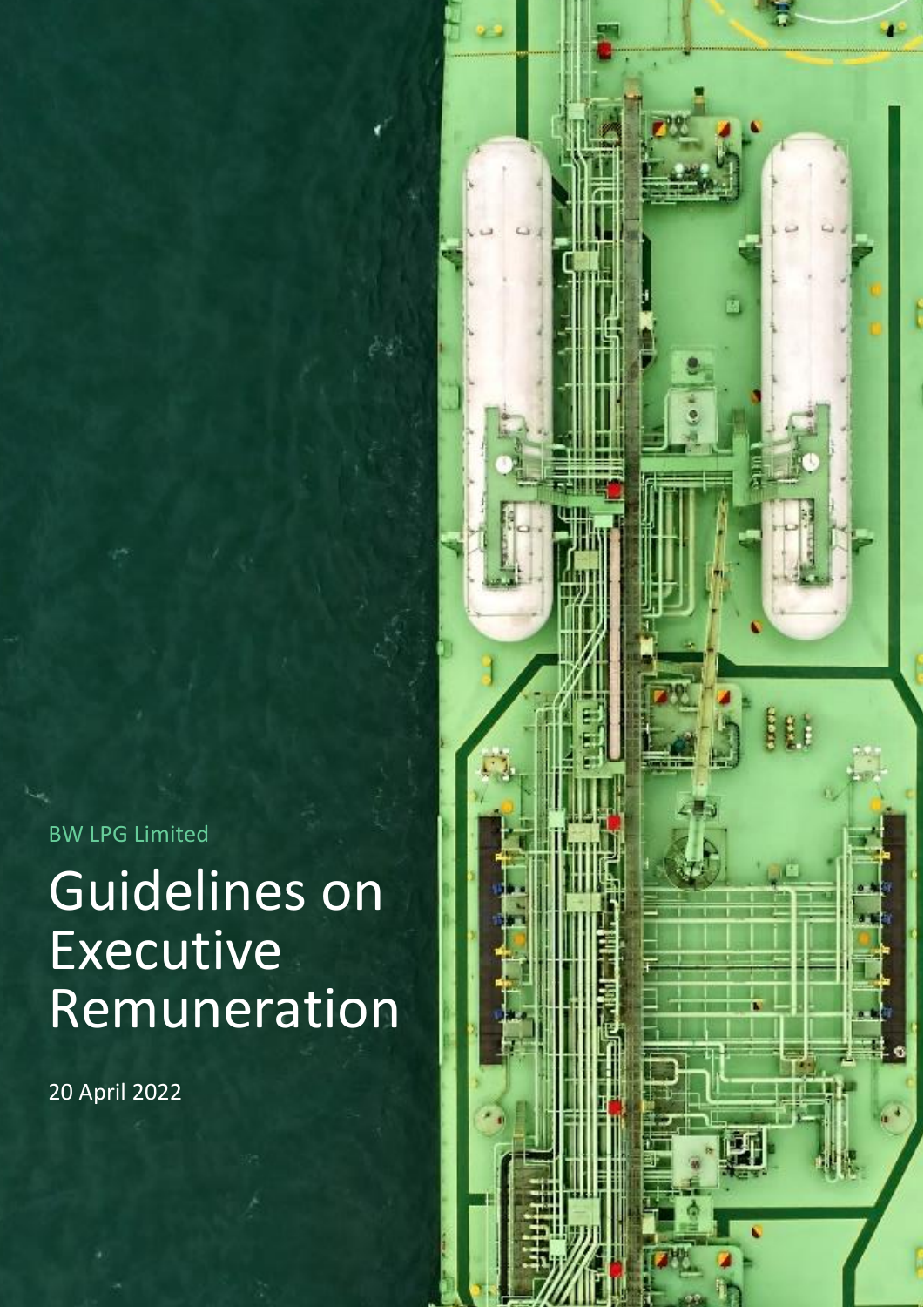

#### **BW LPG's remuneration policy**

Remuneration policy at BW LPG is driven by the Company's strategic mission, values, and in particular by the Company's objective to attract, retain and develop market-leading talent.

Remuneration in broad terms – considering not only salary, benefits and performance incentives, but also working environment, recognition of achievements, and learning and development – is designed to attract and retain the people best suited to support achievement of the organization's goals in the long run.

As such, executive remuneration is structured to:

- Support achievement of BW LPG's corporate strategy;
- Comply with applicable regulations and reflect standards of corporate governance in the markets in which we operate;
- Take into account the global and local market conditions generically and specific to the industry in which we operate;
- Reflect and strengthen the common interests of BW LPG's employees and shareholders;
- Be, and be seen to be, fair, transparent and non-discriminatory;
- Reward both delivery of results and the way in which those results are achieved;
- Differentiate appropriately varying roles, responsibilities and competencies;
- Reward both short and long-term contributions and results;
- Address market and peer levels in decision-making; and
- Make compensation sufficiently attractive to retain talent.

#### **Determining and implementing remuneration strategy**

The Company's decision-making process for implementing and amending the remuneration strategy, policy and implementation including the determination of salaries and other remuneration for the executive management, includes an annual review and approval by the Remuneration Committee of the Company's Compensation Strategy, and a review of annual adjustments to compensation for the business in aggregate, and for the executive management team individually.

## **Remuneration of the executive team**

BW LPG's Board defines the senior executive team as including the most senior management in each functional area – presently the Chief Executive Officer ('CEO'), Chief Financial Officer ('CFO'), Executive Vice President, Technical and Operations, and the Executive Vice President, Commercial.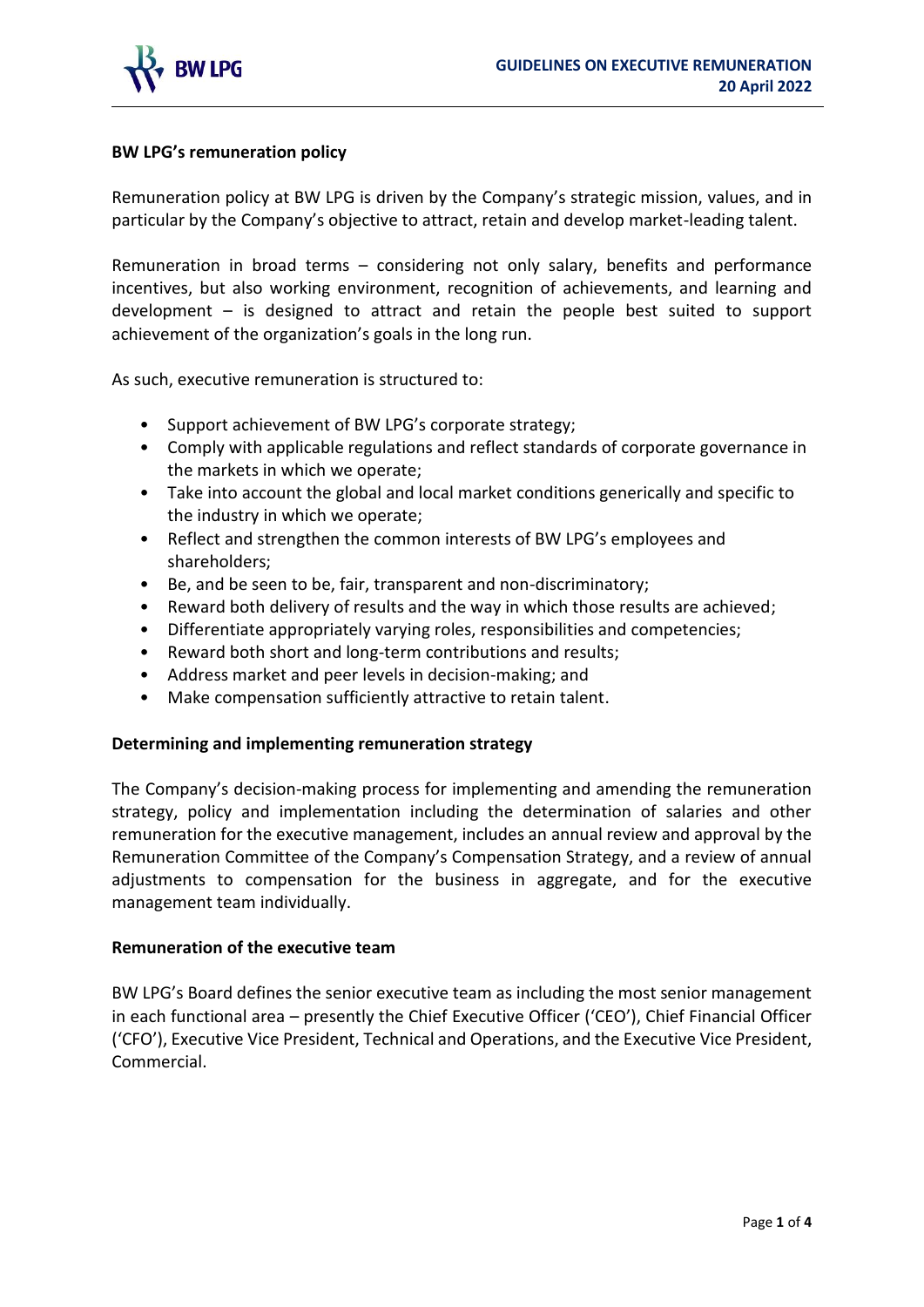

The remuneration structure for the senior executive team incorporates any of the following elements:

- Fixed remuneration;
- Variable remuneration (short-term and long-term incentives);
- Pension and insurance schemes; and
- Other employment-related benefits.

#### **Fixed remuneration**

Fixed remuneration comprises base salaries and allowances paid to executives.

Base salaries are designed to compensate employees for the roles, responsibilities undertaken in their roles, and the required competencies. Therefore, base salary is set with the intention to be competitive in the markets in which the company operates (geographical and industrial) in relation to each individual's role and capabilities. Base salaries are normally reviewed once a year.

Fixed allowances designed to cover housing and transportation costs are paid to eligible members of the executive management team.

#### **Variable pay**

Variable pay includes a short-term component, the Annual Performance Bonus; and a longterm component, the Long-Term Incentive Plan.

Annual Performance Bonuses are awarded each calendar year in relation to the performance of each employee against performance targets established at the beginning of the preceding year. The aggregate bonus pool available for payment is determined with close reference to the Company's profitability and shareholder value creation. The allocation of bonuses from that pool is closely related to annual performance against pre-determined performance targets.

Performance targets for the executive management team are reviewed with the Remuneration Committee prior to establishment. The CEO's performance against performance targets is determined by the Remuneration Committee in consultation with the full Board of Directors.

The Long-Term Incentive Plan (LTIP) allows for additional earnings via a share options programme.

The purpose of LTIP is to attract and retain a strong executive team, and to align the interests of that team with the shareholders. Under the LTIP, the executive management team and key individuals will on an annual basis be awarded share options. This will typically be a multiyear programme as determined by the board.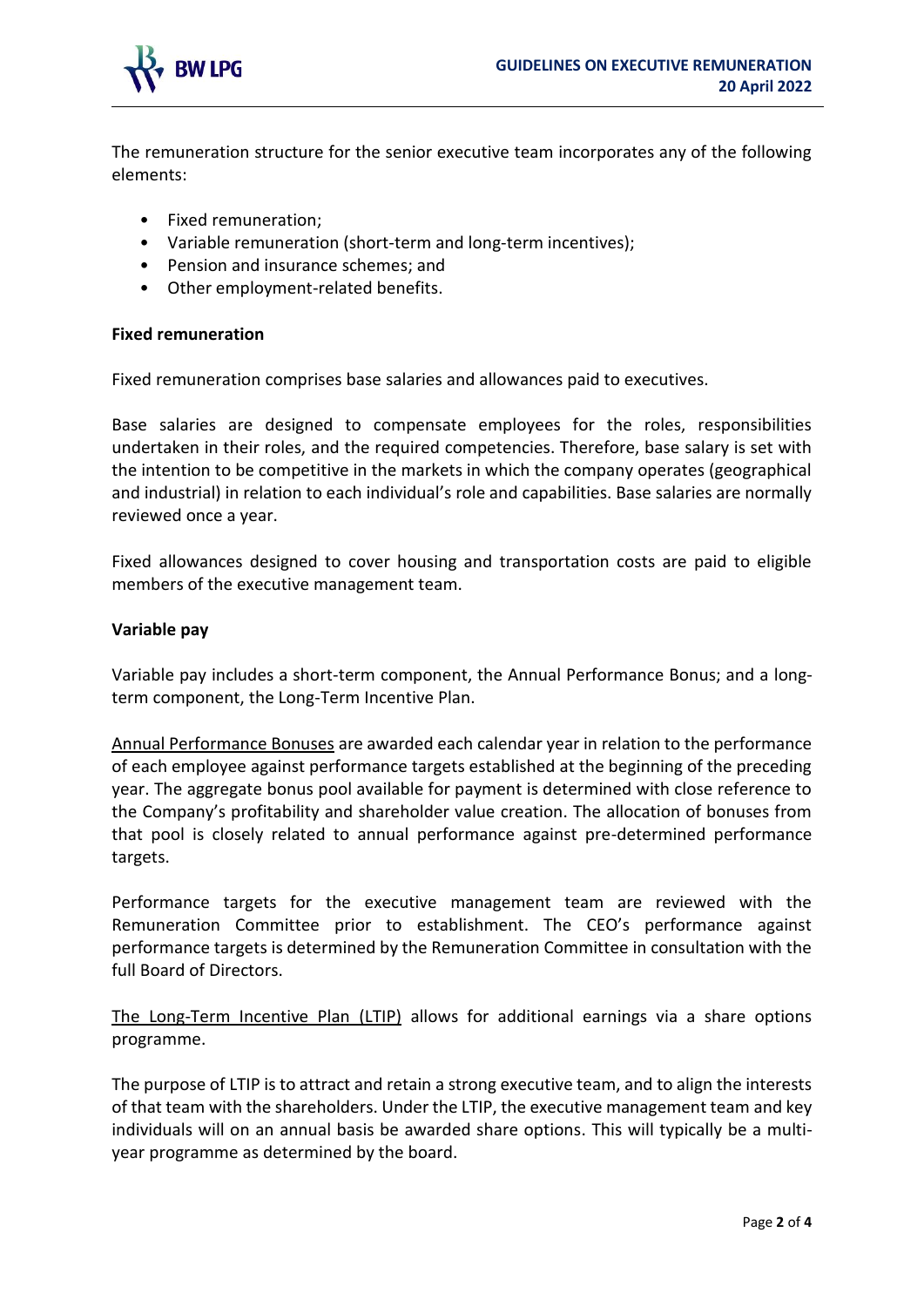

Options will be awarded each year in connection with the publication of the quarterly report for Q4 of the preceding year. The strike price for the options shall be equal to the sum of (i) the volume weighted average share price quoted on the Oslo Stock Exchange in the first five trading days following the announcement of such quarterly report (VWAP), and (ii) 16% of the VWAP.

The options will have a vesting period of three years from being awarded, and may then be exercised in a period of three additional years.

The options are non-tradable and conditional upon the option holder being employed by the Company or its subsidiaries and not having resigned or having been terminated for cause prior to the vesting date.

#### Recoupment policy

Grants made under the LTIP are subject to BW LPG's Recoupment Policy. BW LPG may request recoupment of the full amount awarded or paid if, within two years from the grant or payment date of such incentive, the option holder is found to have engaged in fraudulent, intentional or gross negligent misconduct.

#### **Pension and insurance schemes**

Pensions paid to employees are commensurate with local practice in the location of employment.

BW LPG makes the mandatory and standard contribution required to the Central Provident Fund (CPF) for members of the executive management team located in Singapore. Members of the executive management team located in Norway are part of a pension scheme in accordance with Norwegian law.

Insurances are instituted for employees in line with local practice in the location of employment.

All members of the executive management team benefit from medical insurance in line with Company practice, and are protected by Directors' and Officers' insurance in relation to their service on subsidiary Boards of the Group.

## **Other employment-related benefits**

BW LPG's employees are provided with employment-related benefits commensurate with normal local practice in the location of employment. These benefits extend to members of the executive management team. Employment-related benefits beyond the compensation explicitly set out in these guidelines are not significant in relation to base salary for any member of the executive management.